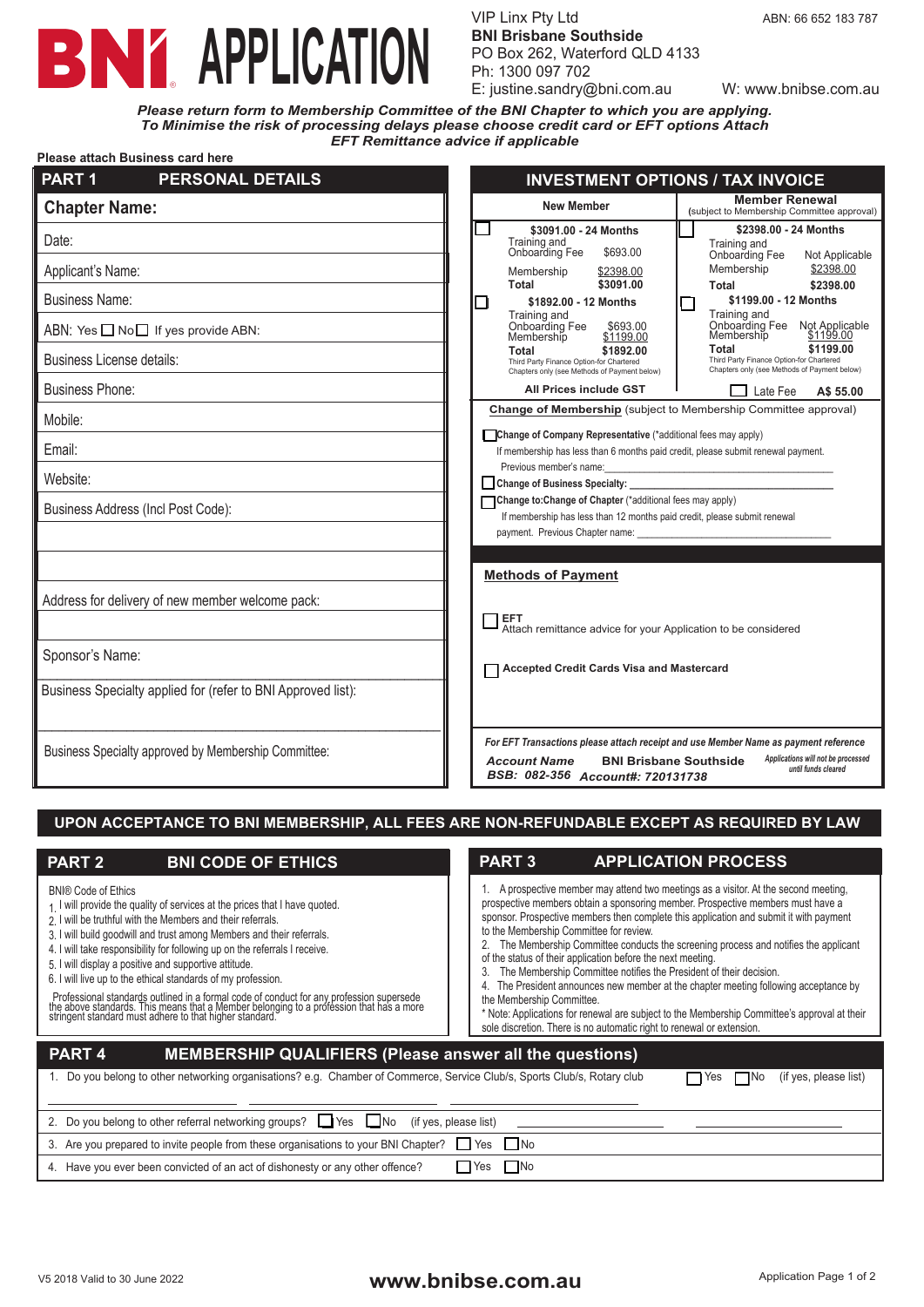

|                                                                                                                                                                                                                                                                                                                                                                                                                                                                                                                                                                                                                                                                                                                                                                                                                                                                                                                                                                                                                                                                                                                                                                                                                                                                                                                                                                                                                                                                                                                                                                                                                                                                                                                                                                                                                                                                                                                                                                                                                                                                                                                                                                                                                                                                                                                                                                                                                                                                                                                                                                                                                                                                                                                                                                                                                                               | <b>PART 5</b>                                                                                                                                                                                                                                                                                                                                                                                                                                                                                                                                                                                                                                                                                                                                                                                                                                                                                                                                                                                                                                                                                                                                                                                                                                                                                                                          | REFERENCES & BACKGROUND (Please complete for new applications - not required on renewal)                                               |  |
|-----------------------------------------------------------------------------------------------------------------------------------------------------------------------------------------------------------------------------------------------------------------------------------------------------------------------------------------------------------------------------------------------------------------------------------------------------------------------------------------------------------------------------------------------------------------------------------------------------------------------------------------------------------------------------------------------------------------------------------------------------------------------------------------------------------------------------------------------------------------------------------------------------------------------------------------------------------------------------------------------------------------------------------------------------------------------------------------------------------------------------------------------------------------------------------------------------------------------------------------------------------------------------------------------------------------------------------------------------------------------------------------------------------------------------------------------------------------------------------------------------------------------------------------------------------------------------------------------------------------------------------------------------------------------------------------------------------------------------------------------------------------------------------------------------------------------------------------------------------------------------------------------------------------------------------------------------------------------------------------------------------------------------------------------------------------------------------------------------------------------------------------------------------------------------------------------------------------------------------------------------------------------------------------------------------------------------------------------------------------------------------------------------------------------------------------------------------------------------------------------------------------------------------------------------------------------------------------------------------------------------------------------------------------------------------------------------------------------------------------------------------------------------------------------------------------------------------------------|----------------------------------------------------------------------------------------------------------------------------------------------------------------------------------------------------------------------------------------------------------------------------------------------------------------------------------------------------------------------------------------------------------------------------------------------------------------------------------------------------------------------------------------------------------------------------------------------------------------------------------------------------------------------------------------------------------------------------------------------------------------------------------------------------------------------------------------------------------------------------------------------------------------------------------------------------------------------------------------------------------------------------------------------------------------------------------------------------------------------------------------------------------------------------------------------------------------------------------------------------------------------------------------------------------------------------------------|----------------------------------------------------------------------------------------------------------------------------------------|--|
|                                                                                                                                                                                                                                                                                                                                                                                                                                                                                                                                                                                                                                                                                                                                                                                                                                                                                                                                                                                                                                                                                                                                                                                                                                                                                                                                                                                                                                                                                                                                                                                                                                                                                                                                                                                                                                                                                                                                                                                                                                                                                                                                                                                                                                                                                                                                                                                                                                                                                                                                                                                                                                                                                                                                                                                                                                               |                                                                                                                                                                                                                                                                                                                                                                                                                                                                                                                                                                                                                                                                                                                                                                                                                                                                                                                                                                                                                                                                                                                                                                                                                                                                                                                                        | Both references must be from someone who has known you in a business relationship for more than 12 months, is not your employer and is |  |
| ON RENEWAL                                                                                                                                                                                                                                                                                                                                                                                                                                                                                                                                                                                                                                                                                                                                                                                                                                                                                                                                                                                                                                                                                                                                                                                                                                                                                                                                                                                                                                                                                                                                                                                                                                                                                                                                                                                                                                                                                                                                                                                                                                                                                                                                                                                                                                                                                                                                                                                                                                                                                                                                                                                                                                                                                                                                                                                                                                    | not a member of the Chapter to which you are applying for membership.<br><b>Business Reference one:</b>                                                                                                                                                                                                                                                                                                                                                                                                                                                                                                                                                                                                                                                                                                                                                                                                                                                                                                                                                                                                                                                                                                                                                                                                                                | <b>Business Reference two:</b>                                                                                                         |  |
|                                                                                                                                                                                                                                                                                                                                                                                                                                                                                                                                                                                                                                                                                                                                                                                                                                                                                                                                                                                                                                                                                                                                                                                                                                                                                                                                                                                                                                                                                                                                                                                                                                                                                                                                                                                                                                                                                                                                                                                                                                                                                                                                                                                                                                                                                                                                                                                                                                                                                                                                                                                                                                                                                                                                                                                                                                               | Name:                                                                                                                                                                                                                                                                                                                                                                                                                                                                                                                                                                                                                                                                                                                                                                                                                                                                                                                                                                                                                                                                                                                                                                                                                                                                                                                                  | Name:                                                                                                                                  |  |
|                                                                                                                                                                                                                                                                                                                                                                                                                                                                                                                                                                                                                                                                                                                                                                                                                                                                                                                                                                                                                                                                                                                                                                                                                                                                                                                                                                                                                                                                                                                                                                                                                                                                                                                                                                                                                                                                                                                                                                                                                                                                                                                                                                                                                                                                                                                                                                                                                                                                                                                                                                                                                                                                                                                                                                                                                                               | Position:                                                                                                                                                                                                                                                                                                                                                                                                                                                                                                                                                                                                                                                                                                                                                                                                                                                                                                                                                                                                                                                                                                                                                                                                                                                                                                                              | Position:                                                                                                                              |  |
|                                                                                                                                                                                                                                                                                                                                                                                                                                                                                                                                                                                                                                                                                                                                                                                                                                                                                                                                                                                                                                                                                                                                                                                                                                                                                                                                                                                                                                                                                                                                                                                                                                                                                                                                                                                                                                                                                                                                                                                                                                                                                                                                                                                                                                                                                                                                                                                                                                                                                                                                                                                                                                                                                                                                                                                                                                               | Business:                                                                                                                                                                                                                                                                                                                                                                                                                                                                                                                                                                                                                                                                                                                                                                                                                                                                                                                                                                                                                                                                                                                                                                                                                                                                                                                              | Business:                                                                                                                              |  |
|                                                                                                                                                                                                                                                                                                                                                                                                                                                                                                                                                                                                                                                                                                                                                                                                                                                                                                                                                                                                                                                                                                                                                                                                                                                                                                                                                                                                                                                                                                                                                                                                                                                                                                                                                                                                                                                                                                                                                                                                                                                                                                                                                                                                                                                                                                                                                                                                                                                                                                                                                                                                                                                                                                                                                                                                                                               | Mobile:                                                                                                                                                                                                                                                                                                                                                                                                                                                                                                                                                                                                                                                                                                                                                                                                                                                                                                                                                                                                                                                                                                                                                                                                                                                                                                                                | Mobile:                                                                                                                                |  |
|                                                                                                                                                                                                                                                                                                                                                                                                                                                                                                                                                                                                                                                                                                                                                                                                                                                                                                                                                                                                                                                                                                                                                                                                                                                                                                                                                                                                                                                                                                                                                                                                                                                                                                                                                                                                                                                                                                                                                                                                                                                                                                                                                                                                                                                                                                                                                                                                                                                                                                                                                                                                                                                                                                                                                                                                                                               | Email Address:                                                                                                                                                                                                                                                                                                                                                                                                                                                                                                                                                                                                                                                                                                                                                                                                                                                                                                                                                                                                                                                                                                                                                                                                                                                                                                                         | Email Address:                                                                                                                         |  |
|                                                                                                                                                                                                                                                                                                                                                                                                                                                                                                                                                                                                                                                                                                                                                                                                                                                                                                                                                                                                                                                                                                                                                                                                                                                                                                                                                                                                                                                                                                                                                                                                                                                                                                                                                                                                                                                                                                                                                                                                                                                                                                                                                                                                                                                                                                                                                                                                                                                                                                                                                                                                                                                                                                                                                                                                                                               | Business Relationship (describe):                                                                                                                                                                                                                                                                                                                                                                                                                                                                                                                                                                                                                                                                                                                                                                                                                                                                                                                                                                                                                                                                                                                                                                                                                                                                                                      | Business Relationship (describe):                                                                                                      |  |
|                                                                                                                                                                                                                                                                                                                                                                                                                                                                                                                                                                                                                                                                                                                                                                                                                                                                                                                                                                                                                                                                                                                                                                                                                                                                                                                                                                                                                                                                                                                                                                                                                                                                                                                                                                                                                                                                                                                                                                                                                                                                                                                                                                                                                                                                                                                                                                                                                                                                                                                                                                                                                                                                                                                                                                                                                                               |                                                                                                                                                                                                                                                                                                                                                                                                                                                                                                                                                                                                                                                                                                                                                                                                                                                                                                                                                                                                                                                                                                                                                                                                                                                                                                                                        |                                                                                                                                        |  |
|                                                                                                                                                                                                                                                                                                                                                                                                                                                                                                                                                                                                                                                                                                                                                                                                                                                                                                                                                                                                                                                                                                                                                                                                                                                                                                                                                                                                                                                                                                                                                                                                                                                                                                                                                                                                                                                                                                                                                                                                                                                                                                                                                                                                                                                                                                                                                                                                                                                                                                                                                                                                                                                                                                                                                                                                                                               | <b>BACKGROUND:</b>                                                                                                                                                                                                                                                                                                                                                                                                                                                                                                                                                                                                                                                                                                                                                                                                                                                                                                                                                                                                                                                                                                                                                                                                                                                                                                                     |                                                                                                                                        |  |
|                                                                                                                                                                                                                                                                                                                                                                                                                                                                                                                                                                                                                                                                                                                                                                                                                                                                                                                                                                                                                                                                                                                                                                                                                                                                                                                                                                                                                                                                                                                                                                                                                                                                                                                                                                                                                                                                                                                                                                                                                                                                                                                                                                                                                                                                                                                                                                                                                                                                                                                                                                                                                                                                                                                                                                                                                                               | 1. Is the occupation under which you are applying for a full or part-time occupation?<br>2. How long have you been with the company you are representing?                                                                                                                                                                                                                                                                                                                                                                                                                                                                                                                                                                                                                                                                                                                                                                                                                                                                                                                                                                                                                                                                                                                                                                              |                                                                                                                                        |  |
|                                                                                                                                                                                                                                                                                                                                                                                                                                                                                                                                                                                                                                                                                                                                                                                                                                                                                                                                                                                                                                                                                                                                                                                                                                                                                                                                                                                                                                                                                                                                                                                                                                                                                                                                                                                                                                                                                                                                                                                                                                                                                                                                                                                                                                                                                                                                                                                                                                                                                                                                                                                                                                                                                                                                                                                                                                               | 3. Have you ever been a member of, or denied membership in another BNI Chapter?                                                                                                                                                                                                                                                                                                                                                                                                                                                                                                                                                                                                                                                                                                                                                                                                                                                                                                                                                                                                                                                                                                                                                                                                                                                        |                                                                                                                                        |  |
|                                                                                                                                                                                                                                                                                                                                                                                                                                                                                                                                                                                                                                                                                                                                                                                                                                                                                                                                                                                                                                                                                                                                                                                                                                                                                                                                                                                                                                                                                                                                                                                                                                                                                                                                                                                                                                                                                                                                                                                                                                                                                                                                                                                                                                                                                                                                                                                                                                                                                                                                                                                                                                                                                                                                                                                                                                               | 4. Are you able and willing to make the commitment to arrive at our weekly meeting on time and stay throughout the 90 mins?                                                                                                                                                                                                                                                                                                                                                                                                                                                                                                                                                                                                                                                                                                                                                                                                                                                                                                                                                                                                                                                                                                                                                                                                            |                                                                                                                                        |  |
|                                                                                                                                                                                                                                                                                                                                                                                                                                                                                                                                                                                                                                                                                                                                                                                                                                                                                                                                                                                                                                                                                                                                                                                                                                                                                                                                                                                                                                                                                                                                                                                                                                                                                                                                                                                                                                                                                                                                                                                                                                                                                                                                                                                                                                                                                                                                                                                                                                                                                                                                                                                                                                                                                                                                                                                                                                               |                                                                                                                                                                                                                                                                                                                                                                                                                                                                                                                                                                                                                                                                                                                                                                                                                                                                                                                                                                                                                                                                                                                                                                                                                                                                                                                                        |                                                                                                                                        |  |
|                                                                                                                                                                                                                                                                                                                                                                                                                                                                                                                                                                                                                                                                                                                                                                                                                                                                                                                                                                                                                                                                                                                                                                                                                                                                                                                                                                                                                                                                                                                                                                                                                                                                                                                                                                                                                                                                                                                                                                                                                                                                                                                                                                                                                                                                                                                                                                                                                                                                                                                                                                                                                                                                                                                                                                                                                                               | 5. Is there a person who would be willing and able to attend at our weekly meetings on your behalf if you can't attend?                                                                                                                                                                                                                                                                                                                                                                                                                                                                                                                                                                                                                                                                                                                                                                                                                                                                                                                                                                                                                                                                                                                                                                                                                |                                                                                                                                        |  |
|                                                                                                                                                                                                                                                                                                                                                                                                                                                                                                                                                                                                                                                                                                                                                                                                                                                                                                                                                                                                                                                                                                                                                                                                                                                                                                                                                                                                                                                                                                                                                                                                                                                                                                                                                                                                                                                                                                                                                                                                                                                                                                                                                                                                                                                                                                                                                                                                                                                                                                                                                                                                                                                                                                                                                                                                                                               | 6. What is your ability to bring qualified referrals and visitors?                                                                                                                                                                                                                                                                                                                                                                                                                                                                                                                                                                                                                                                                                                                                                                                                                                                                                                                                                                                                                                                                                                                                                                                                                                                                     | (Please answer all questions for new applications - not required on renewal)                                                           |  |
|                                                                                                                                                                                                                                                                                                                                                                                                                                                                                                                                                                                                                                                                                                                                                                                                                                                                                                                                                                                                                                                                                                                                                                                                                                                                                                                                                                                                                                                                                                                                                                                                                                                                                                                                                                                                                                                                                                                                                                                                                                                                                                                                                                                                                                                                                                                                                                                                                                                                                                                                                                                                                                                                                                                                                                                                                                               | PART <sub>6</sub><br><b>EXPERIENCE</b>                                                                                                                                                                                                                                                                                                                                                                                                                                                                                                                                                                                                                                                                                                                                                                                                                                                                                                                                                                                                                                                                                                                                                                                                                                                                                                 |                                                                                                                                        |  |
|                                                                                                                                                                                                                                                                                                                                                                                                                                                                                                                                                                                                                                                                                                                                                                                                                                                                                                                                                                                                                                                                                                                                                                                                                                                                                                                                                                                                                                                                                                                                                                                                                                                                                                                                                                                                                                                                                                                                                                                                                                                                                                                                                                                                                                                                                                                                                                                                                                                                                                                                                                                                                                                                                                                                                                                                                                               | 1. Relevant experience (be specific):                                                                                                                                                                                                                                                                                                                                                                                                                                                                                                                                                                                                                                                                                                                                                                                                                                                                                                                                                                                                                                                                                                                                                                                                                                                                                                  |                                                                                                                                        |  |
|                                                                                                                                                                                                                                                                                                                                                                                                                                                                                                                                                                                                                                                                                                                                                                                                                                                                                                                                                                                                                                                                                                                                                                                                                                                                                                                                                                                                                                                                                                                                                                                                                                                                                                                                                                                                                                                                                                                                                                                                                                                                                                                                                                                                                                                                                                                                                                                                                                                                                                                                                                                                                                                                                                                                                                                                                                               |                                                                                                                                                                                                                                                                                                                                                                                                                                                                                                                                                                                                                                                                                                                                                                                                                                                                                                                                                                                                                                                                                                                                                                                                                                                                                                                                        |                                                                                                                                        |  |
|                                                                                                                                                                                                                                                                                                                                                                                                                                                                                                                                                                                                                                                                                                                                                                                                                                                                                                                                                                                                                                                                                                                                                                                                                                                                                                                                                                                                                                                                                                                                                                                                                                                                                                                                                                                                                                                                                                                                                                                                                                                                                                                                                                                                                                                                                                                                                                                                                                                                                                                                                                                                                                                                                                                                                                                                                                               | 2. Education and Qualifications:                                                                                                                                                                                                                                                                                                                                                                                                                                                                                                                                                                                                                                                                                                                                                                                                                                                                                                                                                                                                                                                                                                                                                                                                                                                                                                       |                                                                                                                                        |  |
| ECTION 5 AND 6 ARE NOT REQUIRED                                                                                                                                                                                                                                                                                                                                                                                                                                                                                                                                                                                                                                                                                                                                                                                                                                                                                                                                                                                                                                                                                                                                                                                                                                                                                                                                                                                                                                                                                                                                                                                                                                                                                                                                                                                                                                                                                                                                                                                                                                                                                                                                                                                                                                                                                                                                                                                                                                                                                                                                                                                                                                                                                                                                                                                                               |                                                                                                                                                                                                                                                                                                                                                                                                                                                                                                                                                                                                                                                                                                                                                                                                                                                                                                                                                                                                                                                                                                                                                                                                                                                                                                                                        |                                                                                                                                        |  |
|                                                                                                                                                                                                                                                                                                                                                                                                                                                                                                                                                                                                                                                                                                                                                                                                                                                                                                                                                                                                                                                                                                                                                                                                                                                                                                                                                                                                                                                                                                                                                                                                                                                                                                                                                                                                                                                                                                                                                                                                                                                                                                                                                                                                                                                                                                                                                                                                                                                                                                                                                                                                                                                                                                                                                                                                                                               | 3. Do you require a license to operate your business?                                                                                                                                                                                                                                                                                                                                                                                                                                                                                                                                                                                                                                                                                                                                                                                                                                                                                                                                                                                                                                                                                                                                                                                                                                                                                  | No (if Yes, please provide particulars)<br>$\Box$ Yes                                                                                  |  |
|                                                                                                                                                                                                                                                                                                                                                                                                                                                                                                                                                                                                                                                                                                                                                                                                                                                                                                                                                                                                                                                                                                                                                                                                                                                                                                                                                                                                                                                                                                                                                                                                                                                                                                                                                                                                                                                                                                                                                                                                                                                                                                                                                                                                                                                                                                                                                                                                                                                                                                                                                                                                                                                                                                                                                                                                                                               |                                                                                                                                                                                                                                                                                                                                                                                                                                                                                                                                                                                                                                                                                                                                                                                                                                                                                                                                                                                                                                                                                                                                                                                                                                                                                                                                        |                                                                                                                                        |  |
| <b>PART7</b>                                                                                                                                                                                                                                                                                                                                                                                                                                                                                                                                                                                                                                                                                                                                                                                                                                                                                                                                                                                                                                                                                                                                                                                                                                                                                                                                                                                                                                                                                                                                                                                                                                                                                                                                                                                                                                                                                                                                                                                                                                                                                                                                                                                                                                                                                                                                                                                                                                                                                                                                                                                                                                                                                                                                                                                                                                  | PRIVACY STATEMENT / TERMS / APPLICANT ACCEPTANCE (Please sign)                                                                                                                                                                                                                                                                                                                                                                                                                                                                                                                                                                                                                                                                                                                                                                                                                                                                                                                                                                                                                                                                                                                                                                                                                                                                         |                                                                                                                                        |  |
| Privacy: BNI® will collect and hold personal information about you from your application form and membership details. Our primary purpose in collecting this personal information is to enable us to provide services to you.<br>information for the purposes listed below, and if you choose not to provide the information requested, we may not be able to provide services to you. This information may be used for related purposes, such as: to assist in<br>and services to you, to assist with any enquiries you make to us, for any purpose made known to you at the time of collection of your personal information, to communicate promotional offers, business referrals and special<br>internal administrative, marketing, planning, product development and research requirements, in connection with law enforcement, national security and surveillance and in relation to business referral programs. We usually<br>information of this kind to: the Sub-Franchisees of the BNI® Australia Trust and to BNI® Global, LLC (USA), BNI® Worldwide Development Limited, third parties such as consultants, auditors, legal advisors and the like, and<br>we are required by law to disclose to. Under the Australian Privacy Principles, you may access your personal information held by BNI®. You may contact us if you think any of the information we hold about you is inaccurate,<br>out of date. We will take such steps as are reasonable in the circumstances to correct such information or notify you why we refuse to do so. BN® takes all steps as are reasonable in the circumstances to protect personal i<br>it holds from misuse, interference and loss and from unauthorised access, modification and disclosure and to destroy or de-identify personal information that it no longer needs and is not required by law to retain. If you<br>have breached the Privacy Act 1988 [Cth] you may complain to the BNI® Australia Trust by sending any email to admin@bni.com.au who will investigate the complaint and advise you in writing of the outcome of the investigatio<br>60 days of receipt of the complaint. Personal Data shall be jointly controlled by BNI® Worldwide Development Limited, BNI® Australia Trust and its Sub-Franchisees. Your personal data will be processed in BNI®'s operating<br>management system (BNI Connect®) and shall be governed by the EU's General Data Protection Regulation.<br>Non-Discrimination Disclosure Statement: BNI Global requires that Chapters review and select persons for membership in all job classifications based on qualifications without regard to race, color, gender, religion, nation<br>marital status, sexual orientation, age or disability. BNI® will support no Chapter's action when in violation of this non-discrimination statement. |                                                                                                                                                                                                                                                                                                                                                                                                                                                                                                                                                                                                                                                                                                                                                                                                                                                                                                                                                                                                                                                                                                                                                                                                                                                                                                                                        |                                                                                                                                        |  |
| No-Harassment Policy: BNI® does not tolerate harassment of our Franchisees/Sub Franchisees, regional teams, leadership teams or Members at the hand of another. Any form of harassment on the basis of race, religious creed,<br>age, sex, sexual orientation, gender identity, national origin, ancestry, citizenship status, religion, marital status, disability, military service or veteran status, genetic information or any other classification protec<br>state, or local laws and ordinances is prohibited and will be treated as a disciplinary matter. BNI® is committed to freedom of harassment within our network. In addition, as BNI® is a global organisation, everyone needs t<br>sensitive so that we can best relate to each other.                                                                                                                                                                                                                                                                                                                                                                                                                                                                                                                                                                                                                                                                                                                                                                                                                                                                                                                                                                                                                                                                                                                                                                                                                                                                                                                                                                                                                                                                                                                                                                                                                                                                                                                                                                                                                                                                                                                                                                                                                                                                                      |                                                                                                                                                                                                                                                                                                                                                                                                                                                                                                                                                                                                                                                                                                                                                                                                                                                                                                                                                                                                                                                                                                                                                                                                                                                                                                                                        |                                                                                                                                        |  |
|                                                                                                                                                                                                                                                                                                                                                                                                                                                                                                                                                                                                                                                                                                                                                                                                                                                                                                                                                                                                                                                                                                                                                                                                                                                                                                                                                                                                                                                                                                                                                                                                                                                                                                                                                                                                                                                                                                                                                                                                                                                                                                                                                                                                                                                                                                                                                                                                                                                                                                                                                                                                                                                                                                                                                                                                                                               | Terms: Please note that the primary function of BNI® is to promote business through its members networking and giving referrals to each other. I, the prospective member ("applicant") acknowledge that BNI® does not endorse<br>capabilities or professional expertise of any of its members and that in choosing to conduct business with or refer clients to any other member of BNI®, members do so at their own volition and risk. BNI® specifically accep<br>relation to business conducted or standards as between any of its members and its role is not to receive complaints about or resolve disputes between members.                                                                                                                                                                                                                                                                                                                                                                                                                                                                                                                                                                                                                                                                                                      |                                                                                                                                        |  |
|                                                                                                                                                                                                                                                                                                                                                                                                                                                                                                                                                                                                                                                                                                                                                                                                                                                                                                                                                                                                                                                                                                                                                                                                                                                                                                                                                                                                                                                                                                                                                                                                                                                                                                                                                                                                                                                                                                                                                                                                                                                                                                                                                                                                                                                                                                                                                                                                                                                                                                                                                                                                                                                                                                                                                                                                                                               | Continuing Membership: When applying to join BNI®, I understand that I will be allocated to a chapter. I acknowledge that the growth and success of any chapter is the responsibility of the chapter members. I also acknowled<br>payment for the venue related charges for weekly BNI® meetings is the responsibility of the chapter member. BNI® may be obliged to close or restructure chapters from time to time and if so, BNI® may nominate another chapte<br>member to attend, in which case the balance of the member's membership will be transferred to that chapter upon approval of the Membership Committee of that chapter. If a suitable chapter is not available then BNI® will is<br>certificate of credit for the balance of the membership under the published guidelines for such certificates. Only one person from each professional classification is permitted to join a chapter of BNI®. Membership Committ<br>chapter have final authority relating to professional classification conflicts. Professional Classifications can be changed or subdivided at any time at the Membership Committee's sole discretion. Professional Classificati<br>known as business specialties.                                                                                                                               |                                                                                                                                        |  |
|                                                                                                                                                                                                                                                                                                                                                                                                                                                                                                                                                                                                                                                                                                                                                                                                                                                                                                                                                                                                                                                                                                                                                                                                                                                                                                                                                                                                                                                                                                                                                                                                                                                                                                                                                                                                                                                                                                                                                                                                                                                                                                                                                                                                                                                                                                                                                                                                                                                                                                                                                                                                                                                                                                                                                                                                                                               | Mediation: If a dispute arises in connection with this Agreement, a party to the dispute must give to the other party notice specifying the dispute and requiring its resolution under this mediation clause (Notice of Disput<br>director or responsible person of each party must confer within 3 days after the Notice of Dispute is given to try and resolve the dispute. If the dispute is not resolved within 7 days after the Notice of Dispute is given,<br>clause submitted to mediation, conducted in the city closest to where the party giving the Notice of Dispute is located. The Institute of Arbitrators and Mediators Australia Mediaton and Conciliation Rules (at the date of<br>apply to the mediation. Despite anything in this clause, a party may at any time commence court proceedings in relation to any dispute arising under or in connection with this Agreement where that party seeks urgent interl<br>This clause applies even where the Agreement is otherwise void or voidable.                                                                                                                                                                                                                                                                                                                     |                                                                                                                                        |  |
|                                                                                                                                                                                                                                                                                                                                                                                                                                                                                                                                                                                                                                                                                                                                                                                                                                                                                                                                                                                                                                                                                                                                                                                                                                                                                                                                                                                                                                                                                                                                                                                                                                                                                                                                                                                                                                                                                                                                                                                                                                                                                                                                                                                                                                                                                                                                                                                                                                                                                                                                                                                                                                                                                                                                                                                                                                               | Limitations on Liability: Notwithstanding any other provision of this Agreement, any liability to you involving BNI®, its Master Franchisee, its sub-franchisees, and their officers, directors, agents and representatives fo<br>whatsoever arising from the breach of the terms, conditions or warranties, if any, in this Agreement, related to this Agreement, or membership or participation in BNI® or both, and regardless of the form of the action, wil<br>permitted by law be limited to the amount of annual membership dues paid by you for the BNI® membership. Except in jurisdictions where such provisions are restricted, in no event will there be a liability to you or any thi<br>indirect, consequential, exemplary, incidental, special or punitive damages.<br>By submitting this application form (either electronically or by hand delivery of a hard copy), I confirm that all details in my application form are true and correct and I agree to be bound by this Agreement and by the Po<br>Guidelines and Code of Ethics of BNI®, including as amended from time to time. I acknowledge that if I breach this Agreement, including the Policies, Program Guidelines and Code of Ethics of BNI®, BNI® may terminate my<br>membership in which case I will not be entitled to a refund or any compensation. |                                                                                                                                        |  |

l have read and understood all the BNI® General Policies, BNI® Administrative Policies, BNI® Program Guidelines and the BNI® Code of Ethics and further understand that upon acceptance<br>to BNI® membership, fees are non refu

| Signature: X | $'$ Please check that the credit card authority has been signed (if applicable)                               |  |
|--------------|---------------------------------------------------------------------------------------------------------------|--|
|              | i finin in Alis I little in the state of the state of the state of the state of the state of the state of the |  |

To obtain a copy of the BNI Policies and Programme Guidelines, please ask the Membership Commitee of the Chapter to which you are applying or send an email to admin@bni.com.au with the subject line "Policy & Guidelines Req

| <b>PART 8 MEMBERSHIP COMMITTEE USE ONLY</b>                  |                                                                         |  |  |  |
|--------------------------------------------------------------|-------------------------------------------------------------------------|--|--|--|
| $\Box$ Yes $\Box$ No<br>Verified Information and References: | Internet Search $\Box$ Yes $\Box$ No (if Yes, describe concerns if any) |  |  |  |
| Membership Committee representative:                         | $\Box$ Accept<br><b>I</b> Decline                                       |  |  |  |
| Comments:                                                    | Date:<br>Signature:                                                     |  |  |  |

### **www.bnibse.com.au** Application Page 2 of 2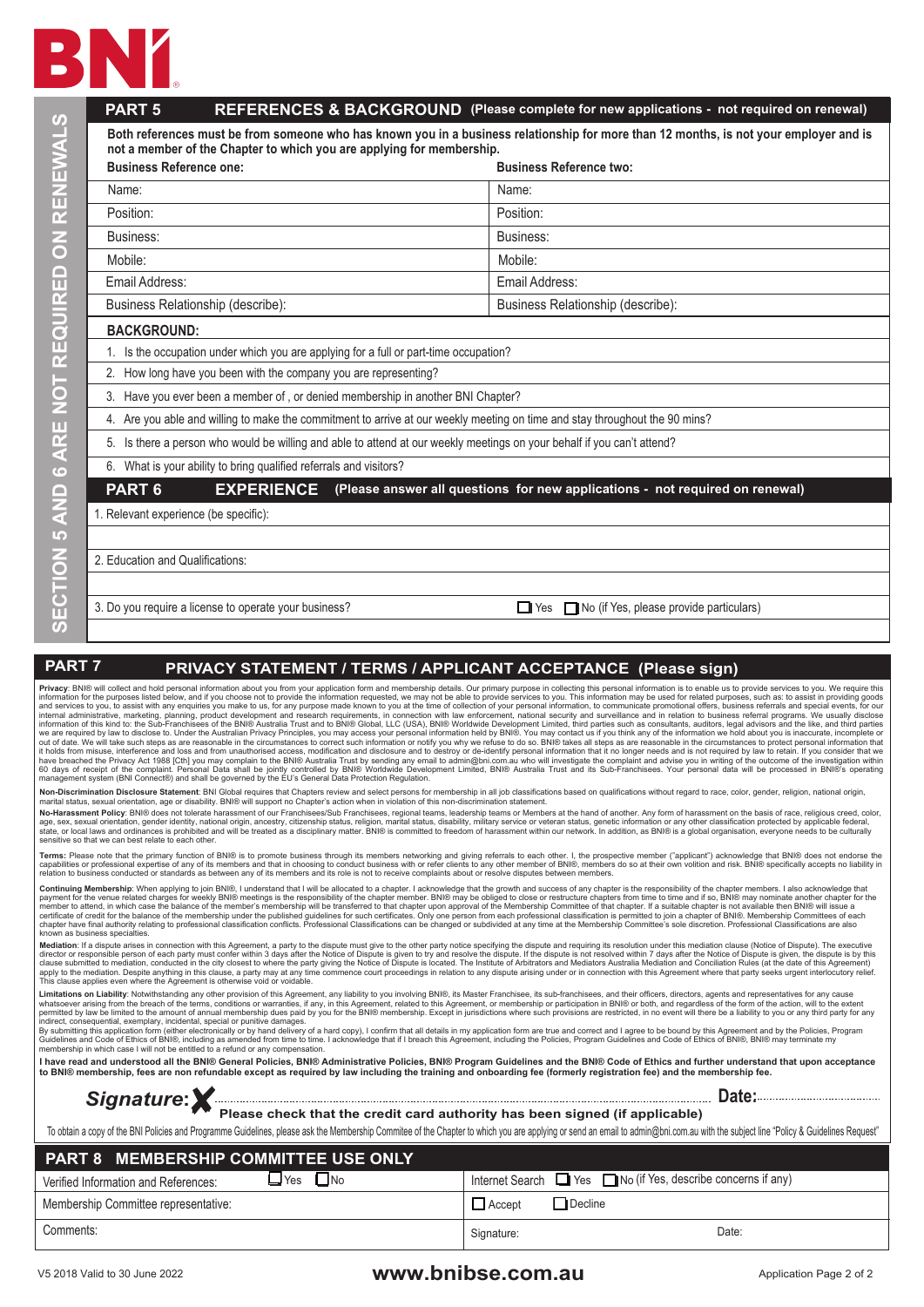# **POLICIES**

## **BNI GENERAL POLICIES**

Membership Committees of each chapter have final authority related to BNI® Policies. Membership Committees may put a BNI® Member on probation or open a Member's classification for failure to comply with the Member Policies, the Code of Ethics or BNI® Core Values.

- 1. Only one person from each BNI® classification can join a chapter of BNI®. Each Member can only hold one BNI® classification in a BNI® Chapter.
- 2. BNI® Members must represent their primary professional focus.
- 3. BNI® Members must arrive on time and stay for the entire published meeting time.
- 4. An individual can only be a Member of one BNI® Chapter. A Member cannot be in any other program that holds Members accountable to pass referrals.
- 5. A BNI® Member is allowed three absences within a continuous six-month period. If a Member cannot attend, they may send a substitute; this will not count as an absence.
- 6. Members are expected to be engaged in the BNI® Chapter by bringing qualified referrals and/or visitors.
- 7. Visitors may attend BNI® Chapter meetings up to two times.<br>8. Only BNI® Members, who have completed the Member Suc
- 8. Only BNI® Members who have completed the Member Success Program, and BNI® Directors/Director Consultants can do Feature Presentations during the BNI® Meetings.
- 9. Leaves of absence are possible for certain extenuating circumstances (e.g., extended medical issue that prevents member from working) at the discretion of the Membership Committee.
- 10. Members who wish to change their BNI® classification must submit a new membership application for approval. 11. All BNI® membership lists are for the purpose of giving referrals only. Before sending any marketing or
- business solicitation communications to BNI® Members outside your chapter or Director/Director Consultants, the recipient must give their consent. Consent must be freely given, specific, informed and unambiguous.

 *Policies are subject to change. All proposed policy changes need to be reviewed first by the International Board of Advisors.*

### **BNI® Core Values**

**1. Givers Gain®**

Be willing to give first, before you expect to gain. Like the farmer who must plant seeds before crops will grow, you must invest first. This is often difficult to follow if you grow up in a transactional culture; however, giving unconditionally yields the largest bounty.

#### **2. Building Relationships**

No one is successful by themselves. Becoming good at developing relationships, creating a network of support and always growing your network is the key to success in business and in life.

#### **3. Lifelong Learning**

Your value grows as you develop your knowledge and skills. Our world is in a constant state of change. Unless you are learning, you are falling behind. Create a curriculum based on the person you want to become and follow that curriculum to get yourself there.

#### **4. Traditions + Innovation**

Traditions are your foundation while innovations are your opportunities. Always keep your feet firmly planted with your traditions while you reach to the sky to create innovation. This keeps you from losing your place in the world while you continue to strive to create a better life for others and yourself.

#### **5. Positive Attitude**

A habit of finding the good in everything that happens to you propels your life beyond setbacks. Those who see the best in situations, others and themselves magnetically attract people, opportunities and wealth.

#### **6. Accountability**

The only way to build trust is to make promises and keep them. Rather than expect others to believe and accept your word, demonstrate who you are by accepting leadership roles, following through on your promises and be the one that follows through, even when it appears no one is looking.

#### **7. Recognition**

Tell the people around you that you appreciate what they've accomplished for themselves, you and the organisation. Recognition is the fuel that builds organisations and societies. The person who masters the art of recognition attracts a strong network.